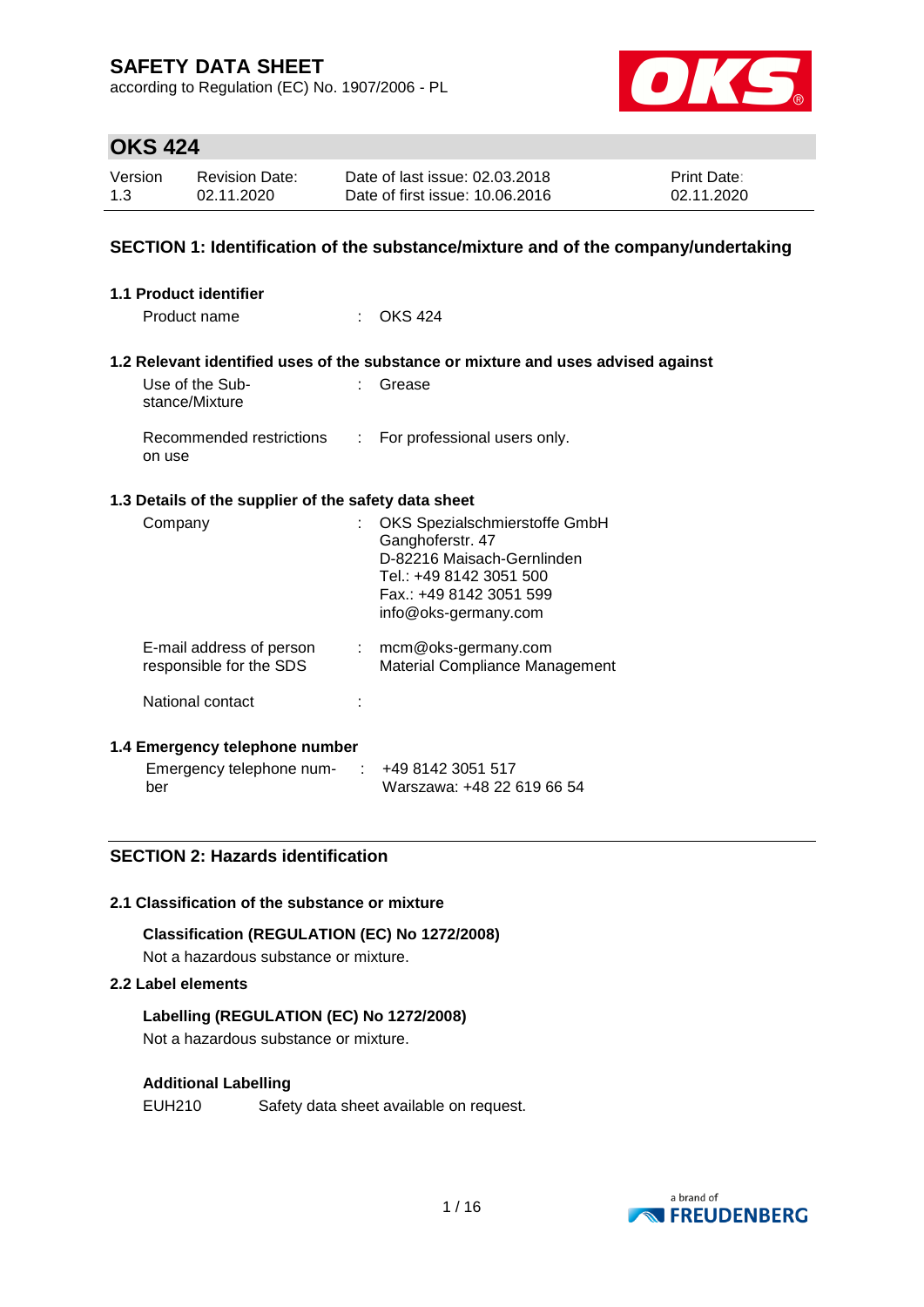according to Regulation (EC) No. 1907/2006 - PL



# **OKS 424**

| Version | <b>Revision Date:</b> | Date of last issue: 02.03.2018  | <b>Print Date:</b> |
|---------|-----------------------|---------------------------------|--------------------|
| 1.3     | 02.11.2020            | Date of first issue: 10.06.2016 | 02.11.2020         |

#### **2.3 Other hazards**

This substance/mixture contains no components considered to be either persistent, bioaccumulative and toxic (PBT), or very persistent and very bioaccumulative (vPvB) at levels of 0.1% or higher.

### **SECTION 3: Composition/information on ingredients**

#### **3.2 Mixtures**

Chemical nature : Synthetic hydrocarbon oil polyurea

#### **Components**

| Chemical name                                                                                                        | CAS-No.<br>EC-No.<br>Index-No.<br><b>Registration number</b>                                     | Classification            | Concentration<br>limits<br>M-Factor<br><b>Notes</b> | Concentration<br>(% w/w) |
|----------------------------------------------------------------------------------------------------------------------|--------------------------------------------------------------------------------------------------|---------------------------|-----------------------------------------------------|--------------------------|
| reaction product of<br>diphenylme-<br>thanediisocyanate,<br>octylamine and<br>oleylamine (molar<br>ratio1:1.86:0.14) | 430-930-6<br>01-0000017717-62-<br>0001<br>01-0000017717-62-<br>0000<br>01-0000017717-62-<br>0002 | Aquatic Chronic4;<br>H413 |                                                     | $>= 2.5 - 10$            |

For explanation of abbreviations see section 16.

### **SECTION 4: First aid measures**

### **4.1 Description of first aid measures**

| If inhaled              | : Remove person to fresh air. If signs/symptoms continue, get<br>medical attention.<br>Keep patient warm and at rest.<br>If breathing is irregular or stopped, administer artificial respira-<br>tion. |  |
|-------------------------|--------------------------------------------------------------------------------------------------------------------------------------------------------------------------------------------------------|--|
| In case of skin contact | : Remove contaminated clothing. If irritation develops, get med-<br>ical attention.<br>Wash off with soap and water.                                                                                   |  |
| In case of eye contact  | : Rinse immediately with plenty of water, also under the eyelids,<br>for at least 10 minutes.<br>If eye irritation persists, consult a specialist.                                                     |  |

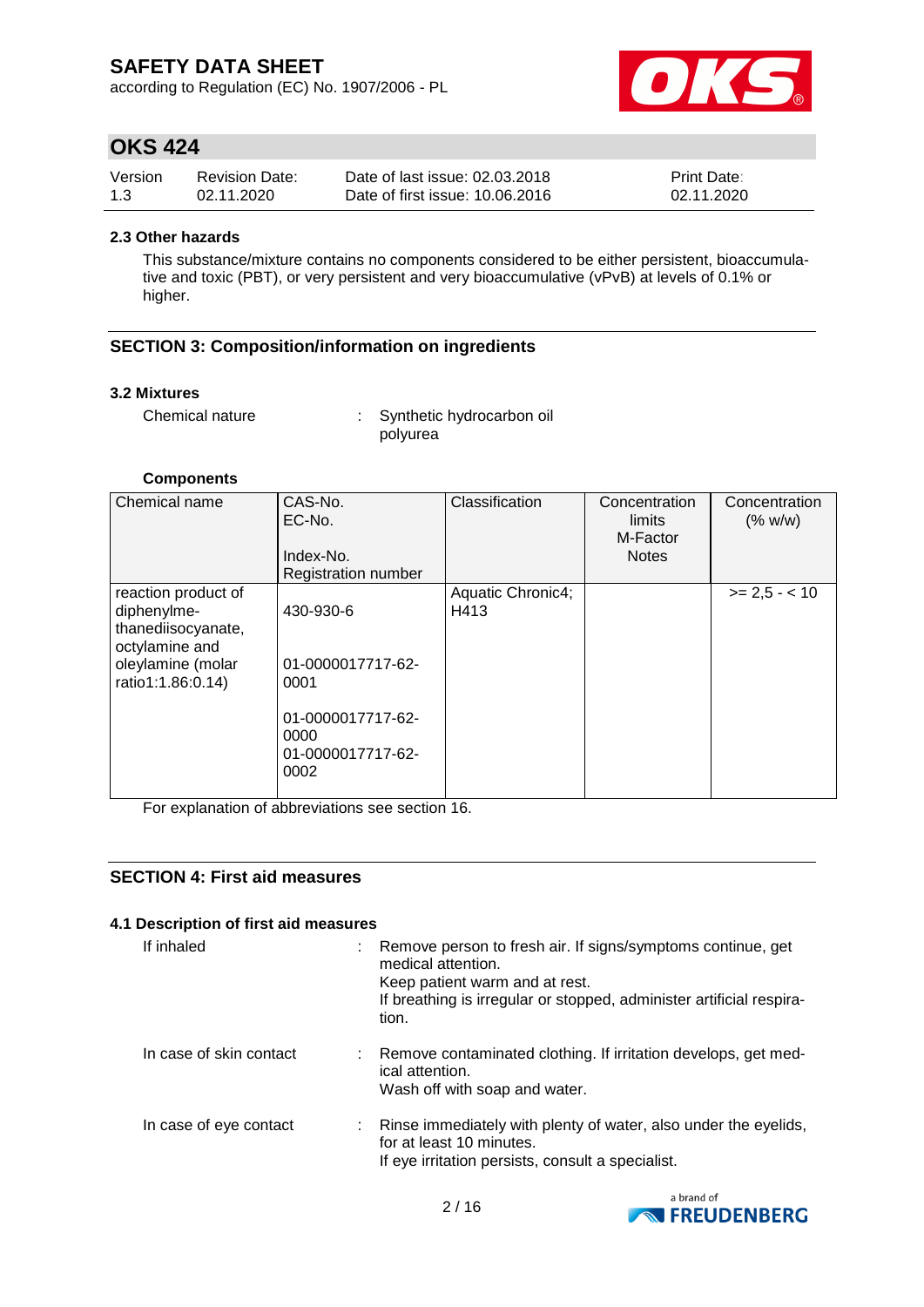according to Regulation (EC) No. 1907/2006 - PL



# **OKS 424**

| Version<br>1.3                                                                 | <b>Revision Date:</b><br>02.11.2020                             |  | Date of last issue: 02.03.2018<br>Date of first issue: 10.06.2016               | <b>Print Date:</b><br>02.11.2020 |  |
|--------------------------------------------------------------------------------|-----------------------------------------------------------------|--|---------------------------------------------------------------------------------|----------------------------------|--|
|                                                                                | If swallowed                                                    |  | Move the victim to fresh air.<br>Do not induce vomiting without medical advice. |                                  |  |
|                                                                                | 4.2 Most important symptoms and effects, both acute and delayed |  |                                                                                 |                                  |  |
|                                                                                | Symptoms                                                        |  | No information available.                                                       |                                  |  |
| <b>Risks</b>                                                                   |                                                                 |  | None known.                                                                     |                                  |  |
| 4.3 Indication of any immediate medical attention and special treatment needed |                                                                 |  |                                                                                 |                                  |  |
|                                                                                | Treatment                                                       |  | No information available.                                                       |                                  |  |
|                                                                                |                                                                 |  |                                                                                 |                                  |  |

### **SECTION 5: Firefighting measures**

| 5.1 Extinguishing media<br>Suitable extinguishing media                  | ÷ | Use water spray, alcohol-resistant foam, dry chemical or car-<br>bon dioxide.                                                                                           |
|--------------------------------------------------------------------------|---|-------------------------------------------------------------------------------------------------------------------------------------------------------------------------|
| Unsuitable extinguishing<br>media                                        |   | : High volume water jet                                                                                                                                                 |
| 5.2 Special hazards arising from the substance or mixture                |   |                                                                                                                                                                         |
| Specific hazards during fire- : Fire may cause evolution of:<br>fighting |   | Carbon oxides<br>Nitrogen oxides (NOx)                                                                                                                                  |
| 5.3 Advice for firefighters                                              |   |                                                                                                                                                                         |
| Special protective equipment :<br>for firefighters                       |   | In the event of fire, wear self-contained breathing apparatus.<br>Use personal protective equipment. Exposure to decomposi-<br>tion products may be a hazard to health. |
| Further information                                                      |   | Standard procedure for chemical fires.                                                                                                                                  |

### **SECTION 6: Accidental release measures**

### **6.1 Personal precautions, protective equipment and emergency procedures**

| Personal precautions |  | Evacuate personnel to safe areas.<br>Use the indicated respiratory protection if the occupational<br>exposure limit is exceeded and/or in case of product release<br>(dust).<br>Do not breathe vapours, aerosols.<br>Refer to protective measures listed in sections 7 and 8. |
|----------------------|--|-------------------------------------------------------------------------------------------------------------------------------------------------------------------------------------------------------------------------------------------------------------------------------|
|----------------------|--|-------------------------------------------------------------------------------------------------------------------------------------------------------------------------------------------------------------------------------------------------------------------------------|

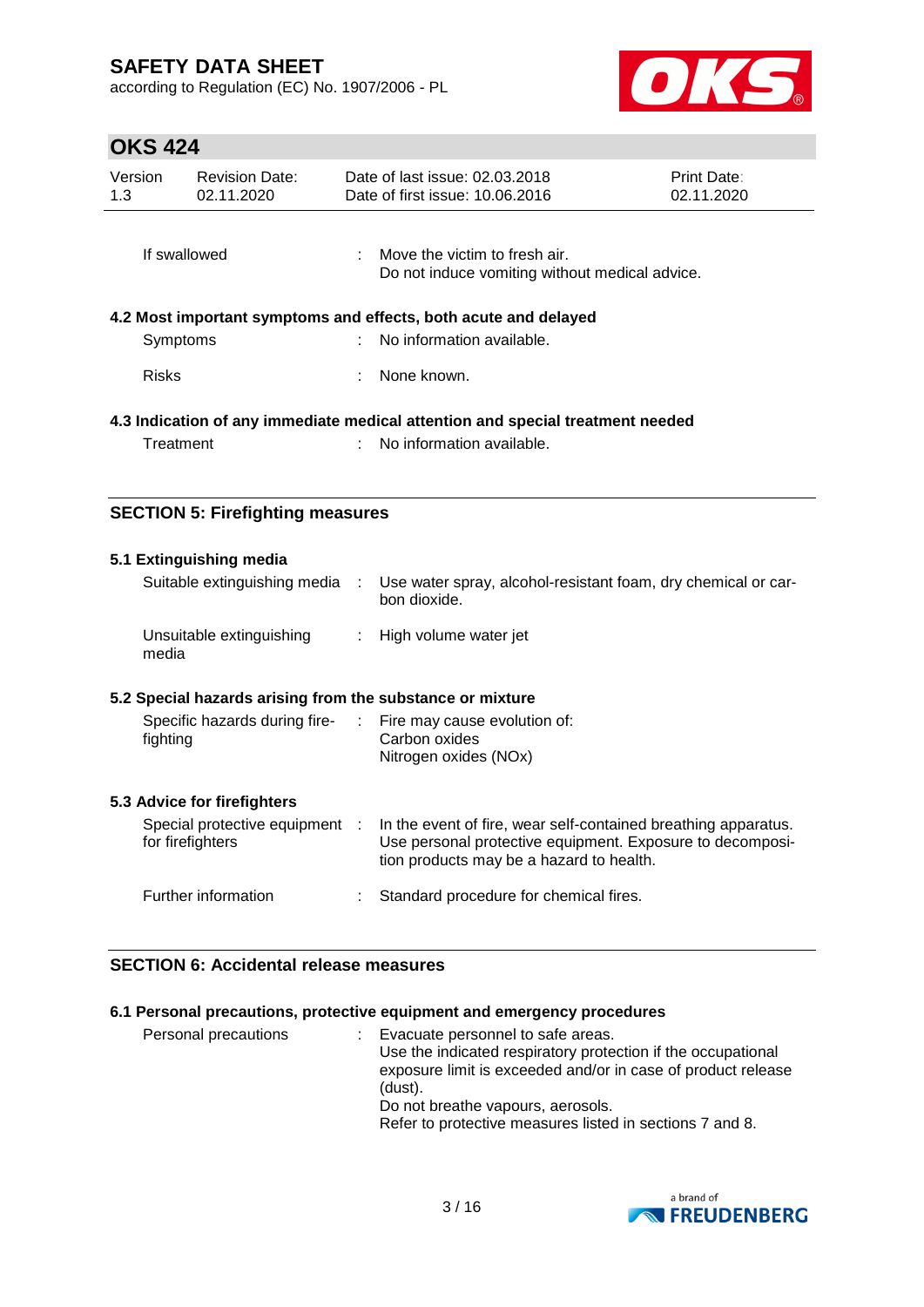according to Regulation (EC) No. 1907/2006 - PL



# **OKS 424**

| Version | <b>Revision Date:</b> | Date of last issue: 02.03.2018  | <b>Print Date:</b> |
|---------|-----------------------|---------------------------------|--------------------|
| 1.3     | 02.11.2020            | Date of first issue: 10.06.2016 | 02.11.2020         |

#### **6.2 Environmental precautions**

| courses.<br>cannot be contained. | Environmental precautions | : Try to prevent the material from entering drains or water<br>Local authorities should be advised if significant spillages |
|----------------------------------|---------------------------|-----------------------------------------------------------------------------------------------------------------------------|
|----------------------------------|---------------------------|-----------------------------------------------------------------------------------------------------------------------------|

#### **6.3 Methods and material for containment and cleaning up**

Methods for cleaning up : Clean up promptly by sweeping or vacuum. Keep in suitable, closed containers for disposal.

### **6.4 Reference to other sections**

For personal protection see section 8.

### **SECTION 7: Handling and storage**

| 7.1 Precautions for safe handling                                |                                                                                                                                                                                                                                                                                                                                                               |
|------------------------------------------------------------------|---------------------------------------------------------------------------------------------------------------------------------------------------------------------------------------------------------------------------------------------------------------------------------------------------------------------------------------------------------------|
| Advice on safe handling                                          | For personal protection see section 8.<br>÷.<br>Smoking, eating and drinking should be prohibited in the ap-<br>plication area.<br>Wash hands and face before breaks and immediately after<br>handling the product.                                                                                                                                           |
| Hygiene measures                                                 | : Wash face, hands and any exposed skin thoroughly after<br>handling.                                                                                                                                                                                                                                                                                         |
| 7.2 Conditions for safe storage, including any incompatibilities |                                                                                                                                                                                                                                                                                                                                                               |
| Requirements for storage<br>areas and containers                 | Store in original container. Keep container closed when not in<br>$\mathcal{L}^{\mathcal{L}}$<br>use. Keep in a dry, cool and well-ventilated place. Containers<br>which are opened must be carefully resealed and kept upright<br>to prevent leakage. Store in accordance with the particular<br>national regulations. Keep in properly labelled containers. |
| 7.3 Specific end use(s)                                          |                                                                                                                                                                                                                                                                                                                                                               |

Specific use(s) : Specific instructions for handling, not required.

### **SECTION 8: Exposure controls/personal protection**

#### **8.1 Control parameters**

Contains no substances with occupational exposure limit values.

#### **8.2 Exposure controls**

### **Engineering measures** none

#### **Personal protective equipment**

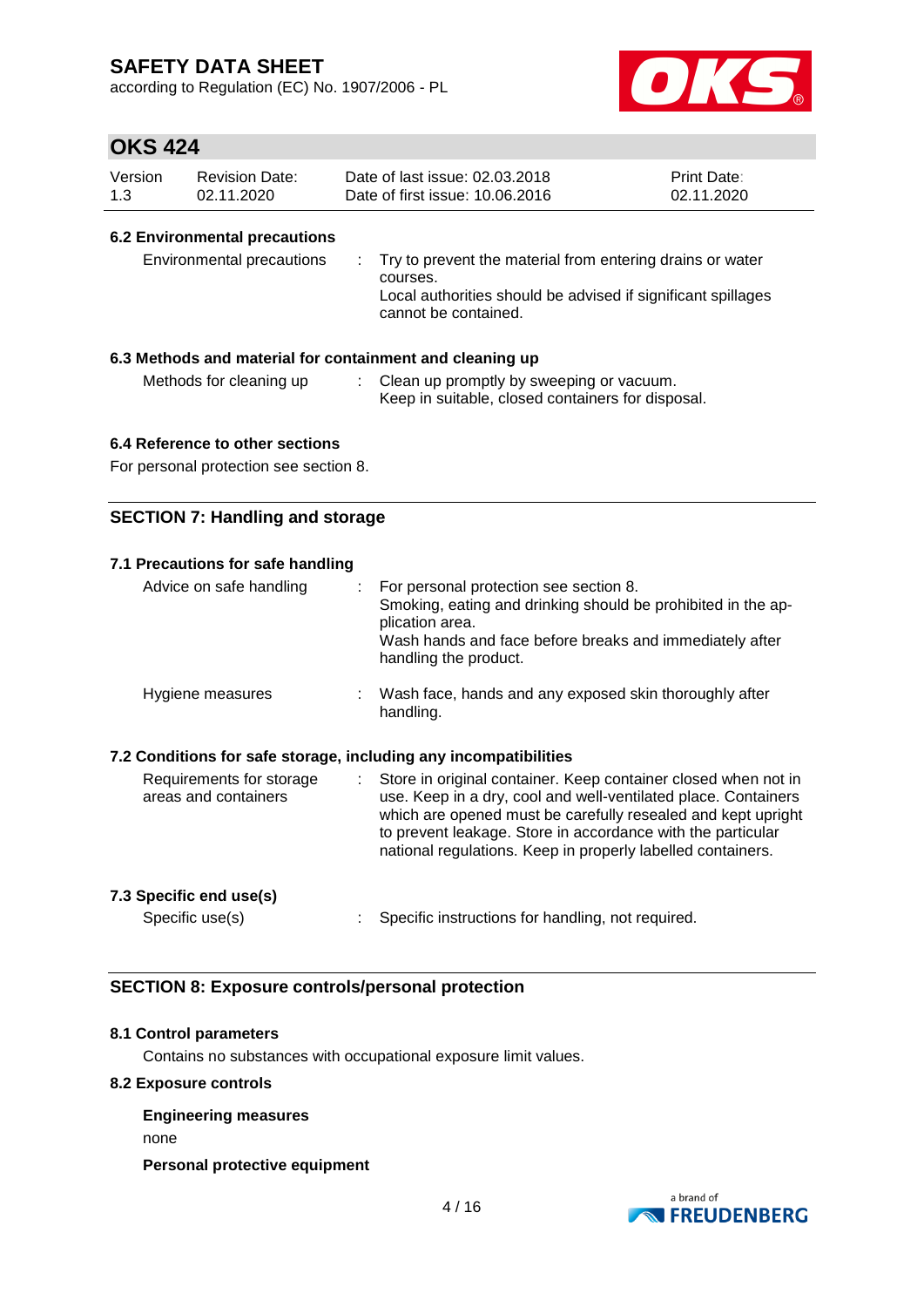according to Regulation (EC) No. 1907/2006 - PL



# **OKS 424**

| Version<br>1.3 | <b>Revision Date:</b><br>02.11.2020                                   |                       | Date of last issue: 02.03.2018<br>Date of first issue: 10.06.2016                                                                                                                                                                                                                                                                                                            | Print Date:<br>02.11.2020 |
|----------------|-----------------------------------------------------------------------|-----------------------|------------------------------------------------------------------------------------------------------------------------------------------------------------------------------------------------------------------------------------------------------------------------------------------------------------------------------------------------------------------------------|---------------------------|
|                | Eye protection                                                        |                       | Tightly fitting safety goggles                                                                                                                                                                                                                                                                                                                                               |                           |
|                | Hand protection<br>Material<br>Break through time<br>Protective index | $> 10$ min<br>Class 1 | Nitrile rubber                                                                                                                                                                                                                                                                                                                                                               |                           |
|                | Remarks                                                               |                       | For prolonged or repeated contact use protective gloves. The<br>break through time depends amongst other things on the<br>material, the thickness and the type of glove and therefore<br>has to be measured for each case.<br>The selected protective gloves have to satisfy the specifica-<br>tions of Regulation (EU) 2016/425 and the standard EN 374<br>derived from it. |                           |
|                | Respiratory protection                                                | ÷                     | Not required; except in case of aerosol formation.                                                                                                                                                                                                                                                                                                                           |                           |
|                | Filter type                                                           |                       | Filter type P                                                                                                                                                                                                                                                                                                                                                                |                           |
|                | Protective measures                                                   |                       | The type of protective equipment must be selected according<br>to the concentration and amount of the dangerous substance<br>at the specific workplace.<br>Choose body protection in relation to its type, to the concen-<br>tration and amount of dangerous substances, and to the spe-<br>cific work-place.                                                                |                           |

### **SECTION 9: Physical and chemical properties**

#### **9.1 Information on basic physical and chemical properties**

| Appearance                  |    | paste             |
|-----------------------------|----|-------------------|
| Colour                      | t. | beige             |
| Odour                       |    | characteristic    |
| Odour Threshold             |    | No data available |
|                             |    |                   |
| рH                          |    | Not applicable    |
| Melting point/range         |    | No data available |
| Boiling point/boiling range |    | No data available |
| Flash point                 |    | Not applicable    |
| Evaporation rate            |    | No data available |

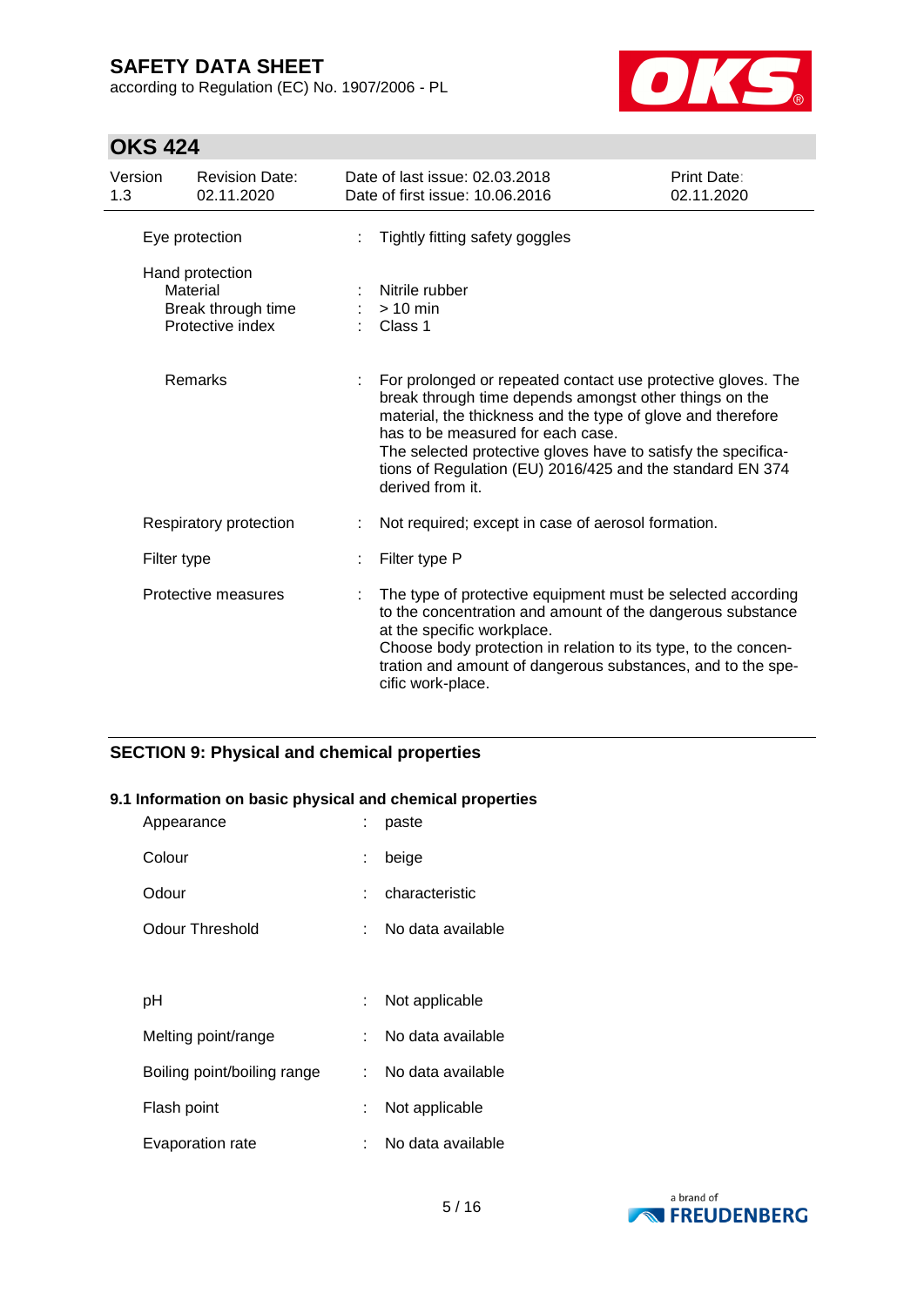according to Regulation (EC) No. 1907/2006 - PL



# **OKS 424**

| Version<br>1.3 |                     | <b>Revision Date:</b><br>02.11.2020                 |   | Date of last issue: 02.03.2018<br>Date of first issue: 10.06.2016    | <b>Print Date:</b><br>02.11.2020 |
|----------------|---------------------|-----------------------------------------------------|---|----------------------------------------------------------------------|----------------------------------|
|                |                     | Flammability (solid, gas)                           | ÷ | <b>Combustible Solids</b>                                            |                                  |
|                |                     | Upper explosion limit / Upper<br>flammability limit | ÷ | No data available                                                    |                                  |
|                |                     | Lower explosion limit / Lower<br>flammability limit | ÷ | No data available                                                    |                                  |
|                |                     | Vapour pressure                                     | ÷ | < 0,001 hPa (20 °C)                                                  |                                  |
|                |                     | Relative vapour density                             |   | No data available                                                    |                                  |
|                |                     | Relative density                                    |   | 0,85(20 °C)<br>Reference substance: Water<br>The value is calculated |                                  |
|                | Density             |                                                     | ÷ | 0,85 g/cm3<br>(20 °C)                                                |                                  |
|                | <b>Bulk density</b> |                                                     |   | No data available                                                    |                                  |
|                | Solubility(ies)     | Water solubility                                    |   | insoluble                                                            |                                  |
|                |                     | Solubility in other solvents                        | ÷ | No data available                                                    |                                  |
|                | octanol/water       | Partition coefficient: n-                           |   | No data available                                                    |                                  |
|                |                     | Auto-ignition temperature                           | ÷ | No data available                                                    |                                  |
|                |                     | Decomposition temperature                           | ÷ | No data available                                                    |                                  |
|                | Viscosity           | Viscosity, dynamic                                  |   | No data available                                                    |                                  |
|                |                     | Viscosity, kinematic                                |   | No data available                                                    |                                  |
|                |                     | <b>Explosive properties</b>                         |   | Not explosive                                                        |                                  |
|                |                     | Oxidizing properties                                |   | No data available                                                    |                                  |
|                |                     | 9.2 Other information                               |   |                                                                      |                                  |
|                |                     | Sublimation point                                   |   | No data available                                                    |                                  |
|                | Self-ignition       |                                                     |   | No data available                                                    |                                  |

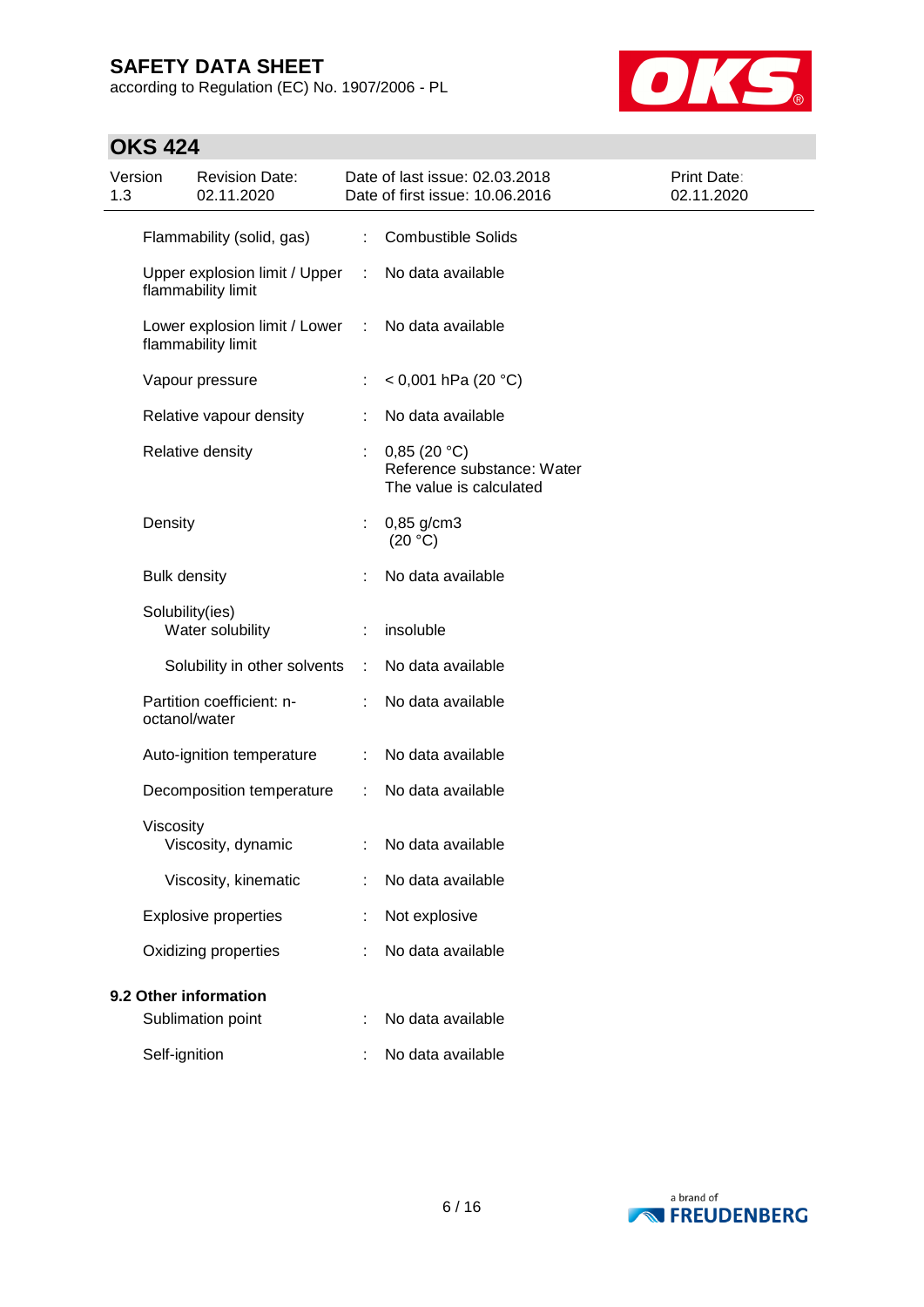according to Regulation (EC) No. 1907/2006 - PL



# **OKS 424**

| Version | <b>Revision Date:</b> | Date of last issue: 02.03.2018  | <b>Print Date:</b> |
|---------|-----------------------|---------------------------------|--------------------|
| 1.3     | 02.11.2020            | Date of first issue: 10.06.2016 | 02.11.2020         |

### **SECTION 10: Stability and reactivity**

#### **10.1 Reactivity**

No hazards to be specially mentioned.

#### **10.2 Chemical stability**

Stable under normal conditions.

### **10.3 Possibility of hazardous reactions**

| Hazardous reactions |  |  |  |  |  | No dangerous reaction known under conditions of normal use. |  |  |
|---------------------|--|--|--|--|--|-------------------------------------------------------------|--|--|
|---------------------|--|--|--|--|--|-------------------------------------------------------------|--|--|

### **10.4 Conditions to avoid**

Conditions to avoid : No conditions to be specially mentioned.

### **10.5 Incompatible materials**

Materials to avoid : No materials to be especially mentioned.

### **10.6 Hazardous decomposition products**

No decomposition if stored and applied as directed.

### **SECTION 11: Toxicological information**

### **11.1 Information on toxicological effects**

#### **Acute toxicity**

#### **Product:**

Acute inhalation toxicity : Remarks: This information is not available.

#### **Components:**

**reaction product of diphenylmethanediisocyanate, octylamine and oleylamine (molar ratio1:1.86:0.14):**

| Acute oral toxicity   | : LD50 (Rat): $> 2.000$ mg/kg<br>Method: Directive 67/548/EEC, Annex V, B.1.<br>GLP: yes |
|-----------------------|------------------------------------------------------------------------------------------|
| Acute dermal toxicity | : LD50 (Rat): $> 2.000$ mg/kg<br>Method: OECD Test Guideline 402<br>GLP: yes             |

### **Skin corrosion/irritation**

#### **Product:**

| Remarks | This information is not available. |
|---------|------------------------------------|
|---------|------------------------------------|

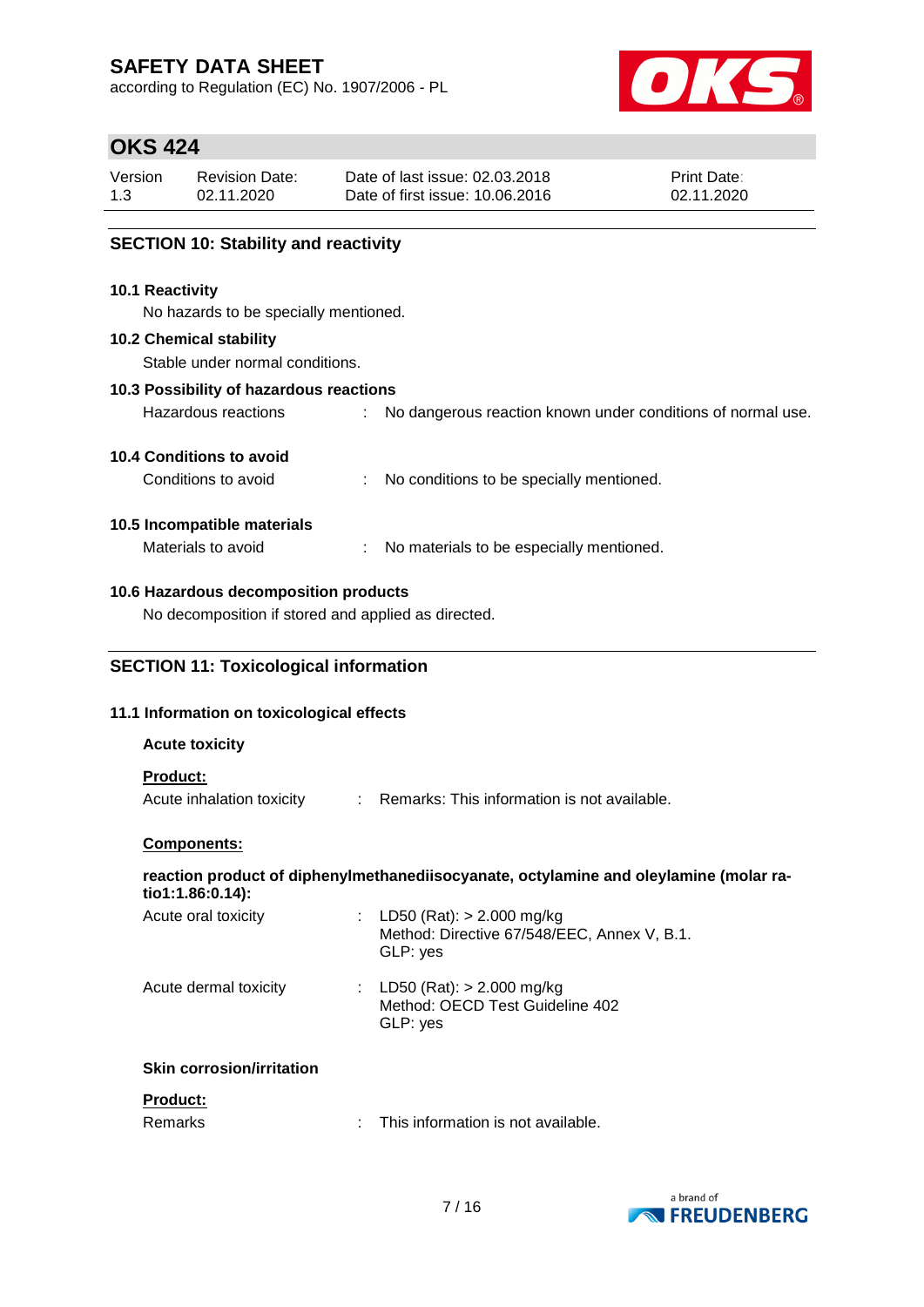according to Regulation (EC) No. 1907/2006 - PL



# **OKS 424**

| Version | <b>Revision Date:</b> | Date of last issue: 02.03.2018  | <b>Print Date:</b> |
|---------|-----------------------|---------------------------------|--------------------|
| 1.3     | 02.11.2020            | Date of first issue: 10.06.2016 | 02.11.2020         |

#### **Components:**

**reaction product of diphenylmethanediisocyanate, octylamine and oleylamine (molar ratio1:1.86:0.14):**

| <b>Species</b> | : Rabbit                  |
|----------------|---------------------------|
| Assessment     | : No skin irritation      |
| Method         | : OECD Test Guideline 404 |
| Result         | : No skin irritation      |
| GLP            | : yes                     |

#### **Serious eye damage/eye irritation**

#### **Product:**

Remarks : This information is not available.

#### **Components:**

#### **reaction product of diphenylmethanediisocyanate, octylamine and oleylamine (molar ratio1:1.86:0.14):**

| <b>Species</b> | : Rabbit            |                           |
|----------------|---------------------|---------------------------|
| Assessment     | : No eye irritation |                           |
| Method         |                     | : OECD Test Guideline 405 |
| Result         | : No eye irritation |                           |
| GLP            | : yes               |                           |

#### **Respiratory or skin sensitisation**

#### **Product:**

Remarks : This information is not available.

#### **Components:**

#### **reaction product of diphenylmethanediisocyanate, octylamine and oleylamine (molar ratio1:1.86:0.14):**

| Test Type      | : Maximisation Test                  |
|----------------|--------------------------------------|
| <b>Species</b> | $\therefore$ Guinea pig              |
| Method         | : OECD Test Guideline 406            |
| Result         | : Does not cause skin sensitisation. |
| GLP            | : yes                                |

#### **Germ cell mutagenicity**

#### **Product:**

| Genotoxicity in vitro | : Remarks: No data available |
|-----------------------|------------------------------|
| Genotoxicity in vivo  | : Remarks: No data available |

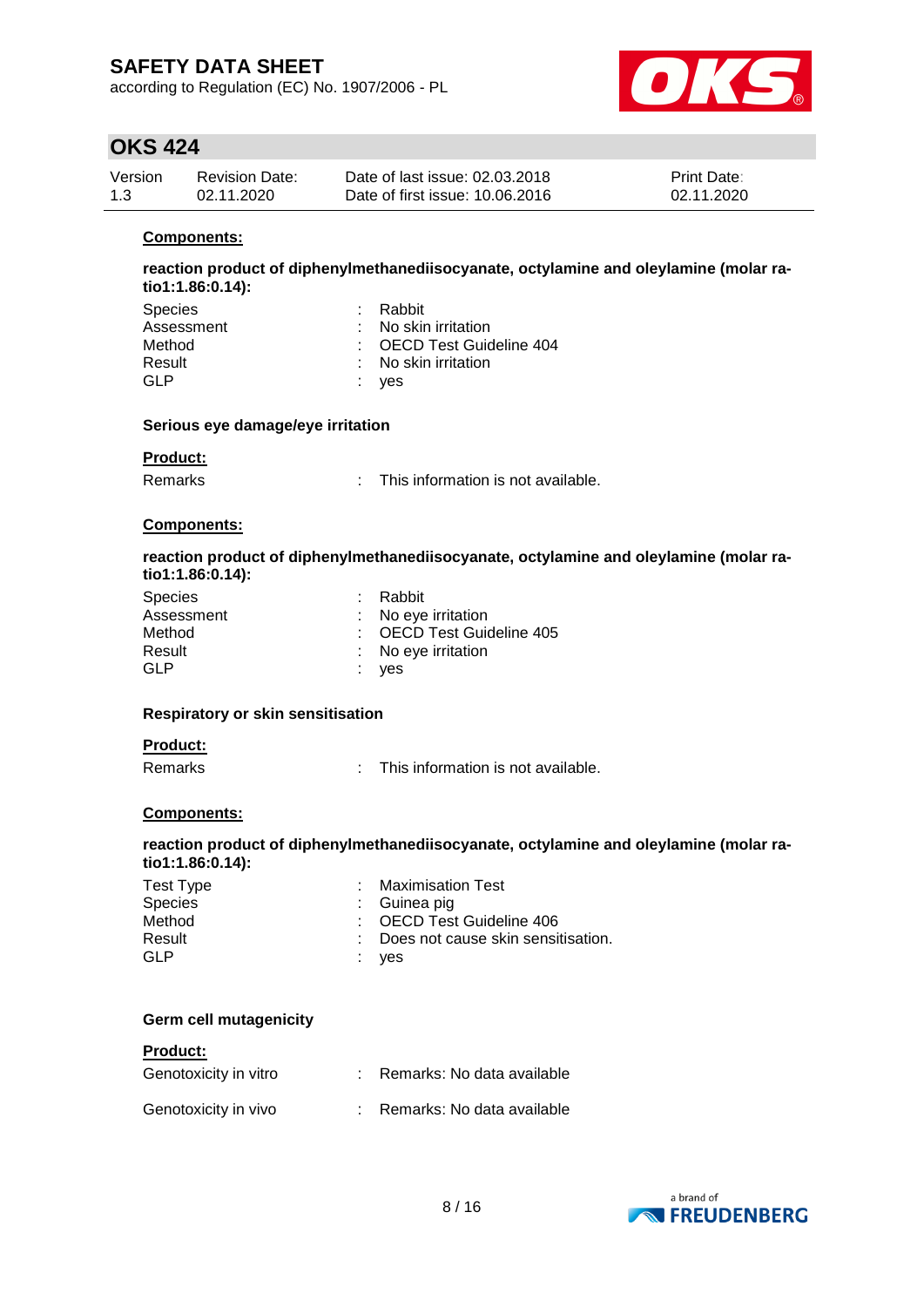according to Regulation (EC) No. 1907/2006 - PL



# **OKS 424**

| 1.3 | Version                    | <b>Revision Date:</b><br>02.11.2020 |                           | Date of last issue: 02.03.2018<br>Date of first issue: 10.06.2016                               | Print Date:<br>02.11.2020 |
|-----|----------------------------|-------------------------------------|---------------------------|-------------------------------------------------------------------------------------------------|---------------------------|
|     | Components:                |                                     |                           |                                                                                                 |                           |
|     |                            | tio1:1.86:0.14):                    |                           | reaction product of diphenylmethanediisocyanate, octylamine and oleylamine (molar ra-           |                           |
|     |                            | Genotoxicity in vitro               |                           | : Test Type: Chromosome aberration test in vitro<br>Result: negative                            |                           |
|     |                            | Carcinogenicity                     |                           |                                                                                                 |                           |
|     | Product:                   |                                     |                           |                                                                                                 |                           |
|     | <b>Remarks</b>             |                                     | ÷                         | No data available                                                                               |                           |
|     |                            | <b>Reproductive toxicity</b>        |                           |                                                                                                 |                           |
|     | <b>Product:</b>            |                                     |                           |                                                                                                 |                           |
|     |                            | Effects on fertility                |                           | Remarks: No data available                                                                      |                           |
|     | ment                       | Effects on foetal develop-          | $\mathbb{R}^{\mathbb{Z}}$ | Remarks: No data available                                                                      |                           |
|     |                            | <b>Repeated dose toxicity</b>       |                           |                                                                                                 |                           |
|     | <b>Product:</b>            |                                     |                           |                                                                                                 |                           |
|     | <b>Remarks</b>             |                                     |                           | This information is not available.                                                              |                           |
|     |                            | <b>Aspiration toxicity</b>          |                           |                                                                                                 |                           |
|     | Product:                   |                                     |                           |                                                                                                 |                           |
|     |                            | This information is not available.  |                           |                                                                                                 |                           |
|     | <b>Further information</b> |                                     |                           |                                                                                                 |                           |
|     | Product:                   |                                     |                           |                                                                                                 |                           |
|     | Remarks                    |                                     | ÷                         | Information given is based on data on the components and<br>the toxicology of similar products. |                           |

### **SECTION 12: Ecological information**

### **12.1 Toxicity**

| <b>Product:</b>                                                                     |                              |
|-------------------------------------------------------------------------------------|------------------------------|
| Toxicity to fish                                                                    | : Remarks: No data available |
| Toxicity to daphnia and other : Remarks: No data available<br>aquatic invertebrates |                              |
| Toxicity to algae/aquatic                                                           | : Remarks: No data available |

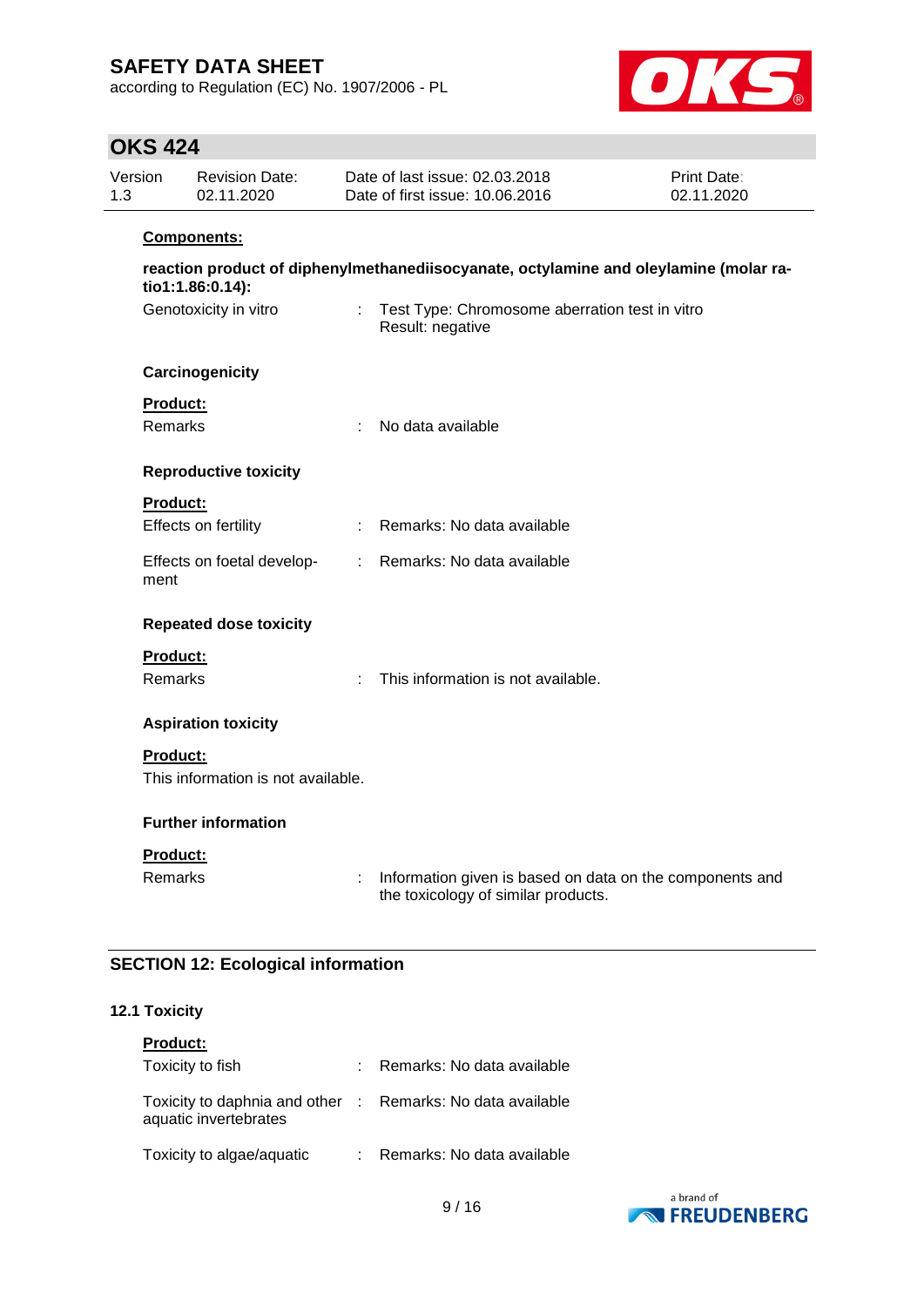according to Regulation (EC) No. 1907/2006 - PL



# **OKS 424**

| Version<br>1.3 | <b>Revision Date:</b><br>02.11.2020                      |                           | Date of last issue: 02.03.2018<br>Date of first issue: 10.06.2016                                                                                              | <b>Print Date:</b><br>02.11.2020 |
|----------------|----------------------------------------------------------|---------------------------|----------------------------------------------------------------------------------------------------------------------------------------------------------------|----------------------------------|
| plants         | Toxicity to microorganisms                               |                           | Remarks: No data available                                                                                                                                     |                                  |
|                | <b>Components:</b>                                       |                           |                                                                                                                                                                |                                  |
|                | tio1:1.86:0.14):                                         |                           | reaction product of diphenylmethanediisocyanate, octylamine and oleylamine (molar ra-                                                                          |                                  |
|                | Toxicity to fish                                         |                           | LC50 (Danio rerio (zebra fish)): > 100 mg/l<br>Exposure time: 96 h<br>Test Type: static test<br>Method: OECD Test Guideline 203<br>GLP: yes                    |                                  |
|                | Toxicity to daphnia and other :<br>aquatic invertebrates |                           | EC50 (Daphnia magna (Water flea)): > 100 mg/l<br>Exposure time: 48 h<br>Test Type: Immobilization<br>Method: OECD Test Guideline 202<br>GLP: yes               |                                  |
| plants         | Toxicity to algae/aquatic                                |                           | EC50 (Desmodesmus subspicatus (green algae)): > 100 mg/l<br>Exposure time: 72 h<br>Test Type: Growth inhibition<br>Method: OECD Test Guideline 201<br>GLP: yes |                                  |
|                | Toxicity to microorganisms                               | $\mathbb{Z}^{\mathbb{Z}}$ | EC50 (Bacteria): > 1.000 mg/l<br>Exposure time: 3 h<br>Test Type: Respiration inhibition<br>Method: OECD Test Guideline 209<br>GLP: yes                        |                                  |

#### **12.2 Persistence and degradability**

| Product: |
|----------|
|----------|

| Biodegradability                                                | : Remarks: No data available |
|-----------------------------------------------------------------|------------------------------|
| Physico-chemical removabil- : Remarks: No data available<br>ity |                              |

#### **Components:**

**reaction product of diphenylmethanediisocyanate, octylamine and oleylamine (molar ratio1:1.86:0.14):**

| : Test Type: Primary biodegradation |
|-------------------------------------|
| Inoculum: activated sludge          |
| Result: Not rapidly biodegradable   |
| Biodegradation: 10 %                |
| Exposure time: 28 d                 |
| Method: OECD Test Guideline 301F    |
|                                     |

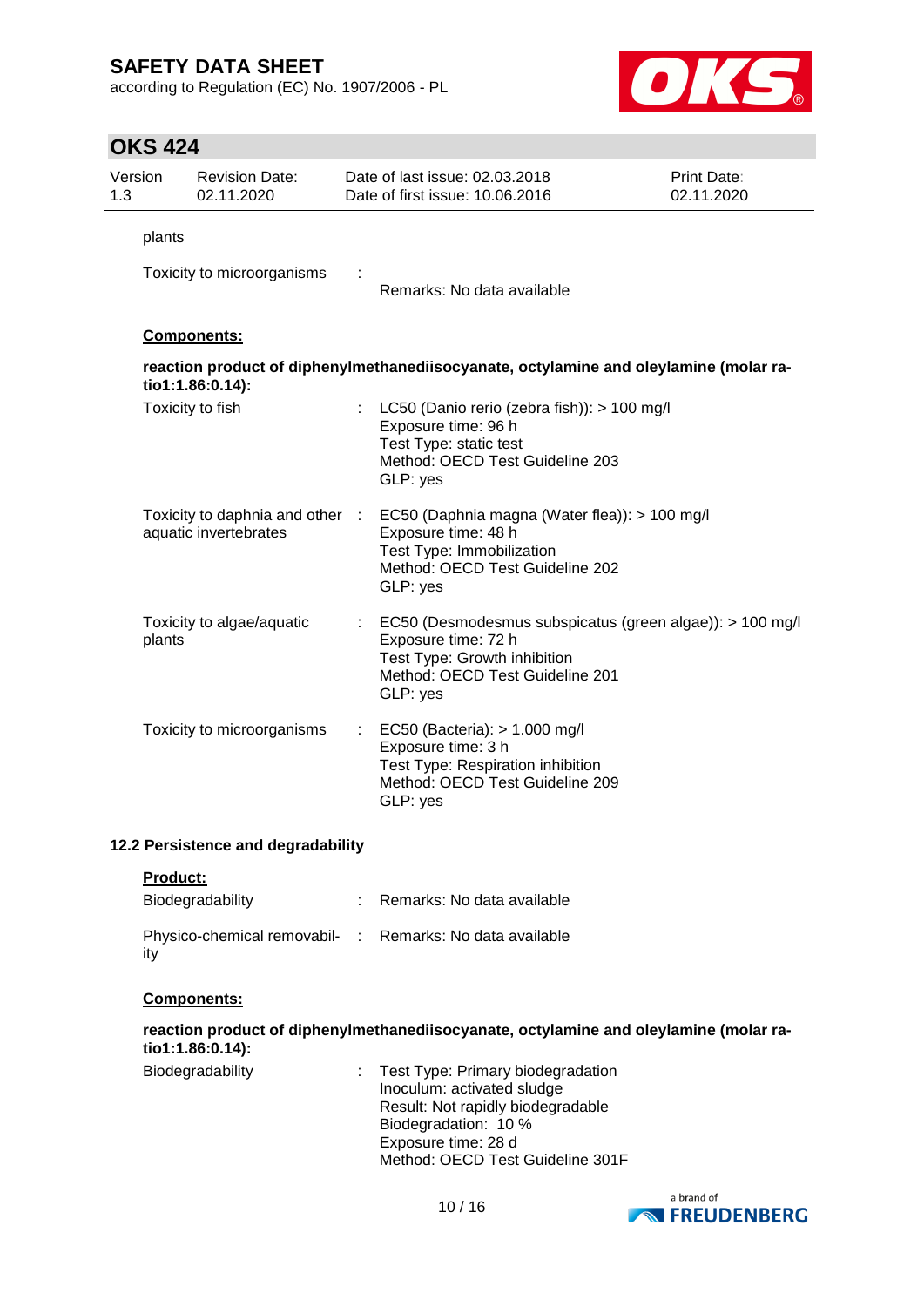according to Regulation (EC) No. 1907/2006 - PL



# **OKS 424**

| Version | <b>Revision Date:</b> | Date of last issue: 02.03.2018  | <b>Print Date:</b> |
|---------|-----------------------|---------------------------------|--------------------|
| 1.3     | 02.11.2020            | Date of first issue: 10.06.2016 | 02.11.2020         |

GLP: yes

### **12.3 Bioaccumulative potential**

#### **Product:**

| Bioaccumulation | : Remarks: This mixture contains no substance considered to |
|-----------------|-------------------------------------------------------------|
|                 | be persistent, bioaccumulating and toxic (PBT).             |
|                 | This mixture contains no substance considered to be very    |
|                 | persistent and very bioaccumulating (vPvB).                 |

#### **Components:**

**reaction product of diphenylmethanediisocyanate, octylamine and oleylamine (molar ratio1:1.86:0.14):**

| Partition coefficient: n- | log Pow: > 6 |
|---------------------------|--------------|
| octanol/water             |              |

#### **12.4 Mobility in soil**

|  | <b>Product:</b> |  |
|--|-----------------|--|
|  |                 |  |

| <b>Mobility</b>                                                                 | Remarks: No data available |
|---------------------------------------------------------------------------------|----------------------------|
| Distribution among environ- : Remarks: No data available<br>mental compartments |                            |

### **12.5 Results of PBT and vPvB assessment**

### **Product:**

| Assessment | : This substance/mixture contains no components considered   |
|------------|--------------------------------------------------------------|
|            | to be either persistent, bioaccumulative and toxic (PBT), or |
|            | very persistent and very bioaccumulative (vPvB) at levels of |
|            | $0.1\%$ or higher                                            |

#### **12.6 Other adverse effects**

### **Product:**

| Additional ecological infor- | No information on ecology is available. |
|------------------------------|-----------------------------------------|
| mation                       |                                         |

### **SECTION 13: Disposal considerations**

| 13.1 Waste treatment methods |                                                                                                        |
|------------------------------|--------------------------------------------------------------------------------------------------------|
| Product                      | : The product should not be allowed to enter drains, water<br>courses or the soil.                     |
|                              | Waste codes should be assigned by the user based on the<br>application for which the product was used. |

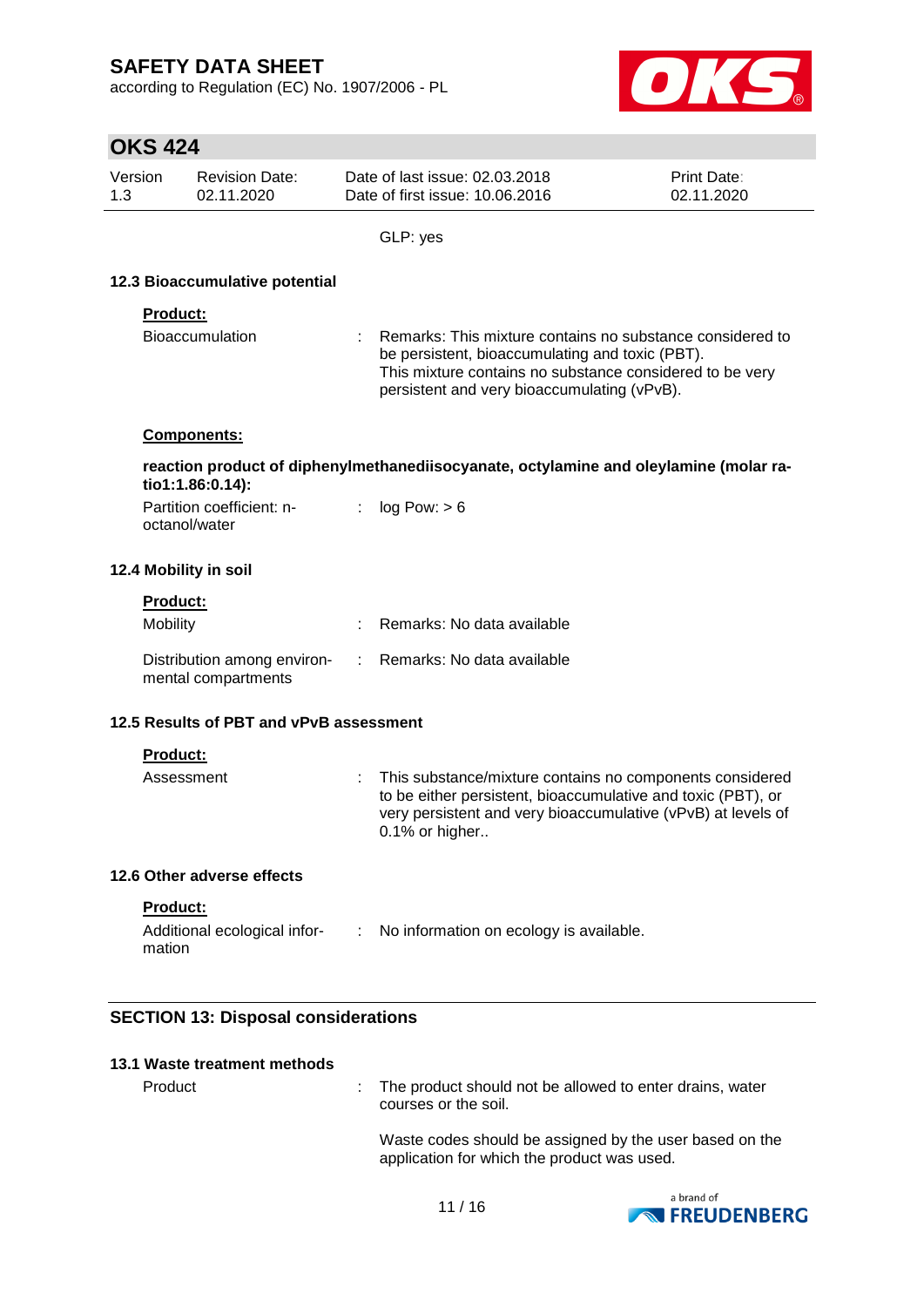according to Regulation (EC) No. 1907/2006 - PL



# **OKS 424**

| Version<br>1.3         | <b>Revision Date:</b><br>02.11.2020 | Date of last issue: 02.03.2018<br>Date of first issue: 10.06.2016                                                                                                      | <b>Print Date:</b><br>02.11.2020 |  |  |
|------------------------|-------------------------------------|------------------------------------------------------------------------------------------------------------------------------------------------------------------------|----------------------------------|--|--|
| Contaminated packaging |                                     | Packaging that is not properly emptied must be disposed of as<br>the unused product.<br>Dispose of waste product or used containers according to<br>local regulations. |                                  |  |  |
|                        |                                     | The following Waste Codes are only suggestions:                                                                                                                        |                                  |  |  |
| Waste Code             |                                     | : used product, unused product<br>12 01 12*, spent waxes and fats                                                                                                      |                                  |  |  |
|                        |                                     | uncleaned packagings<br>15 01 10, packaging containing residues of or contaminated<br>by hazardous substances                                                          |                                  |  |  |

### **SECTION 14: Transport information**

#### **14.1 UN number**

| <b>ADN</b>                      | Not regulated as a dangerous good |
|---------------------------------|-----------------------------------|
| <b>ADR</b>                      | Not regulated as a dangerous good |
| <b>RID</b>                      | Not regulated as a dangerous good |
| <b>IMDG</b>                     | Not regulated as a dangerous good |
| <b>IATA</b>                     | Not regulated as a dangerous good |
| 14.2 UN proper shipping name    |                                   |
| <b>ADN</b>                      | Not regulated as a dangerous good |
| <b>ADR</b>                      | Not regulated as a dangerous good |
| <b>RID</b>                      | Not regulated as a dangerous good |
| <b>IMDG</b>                     | Not regulated as a dangerous good |
| <b>IATA</b>                     | Not regulated as a dangerous good |
| 14.3 Transport hazard class(es) |                                   |
| <b>ADN</b>                      | Not regulated as a dangerous good |
| <b>ADR</b>                      | Not regulated as a dangerous good |
| <b>RID</b>                      | Not regulated as a dangerous good |
| <b>IMDG</b>                     | Not regulated as a dangerous good |
| <b>IATA</b>                     | Not regulated as a dangerous good |
| 14.4 Packing group              |                                   |
| <b>ADN</b>                      | Not regulated as a dangerous good |
| <b>ADR</b>                      | Not regulated as a dangerous good |

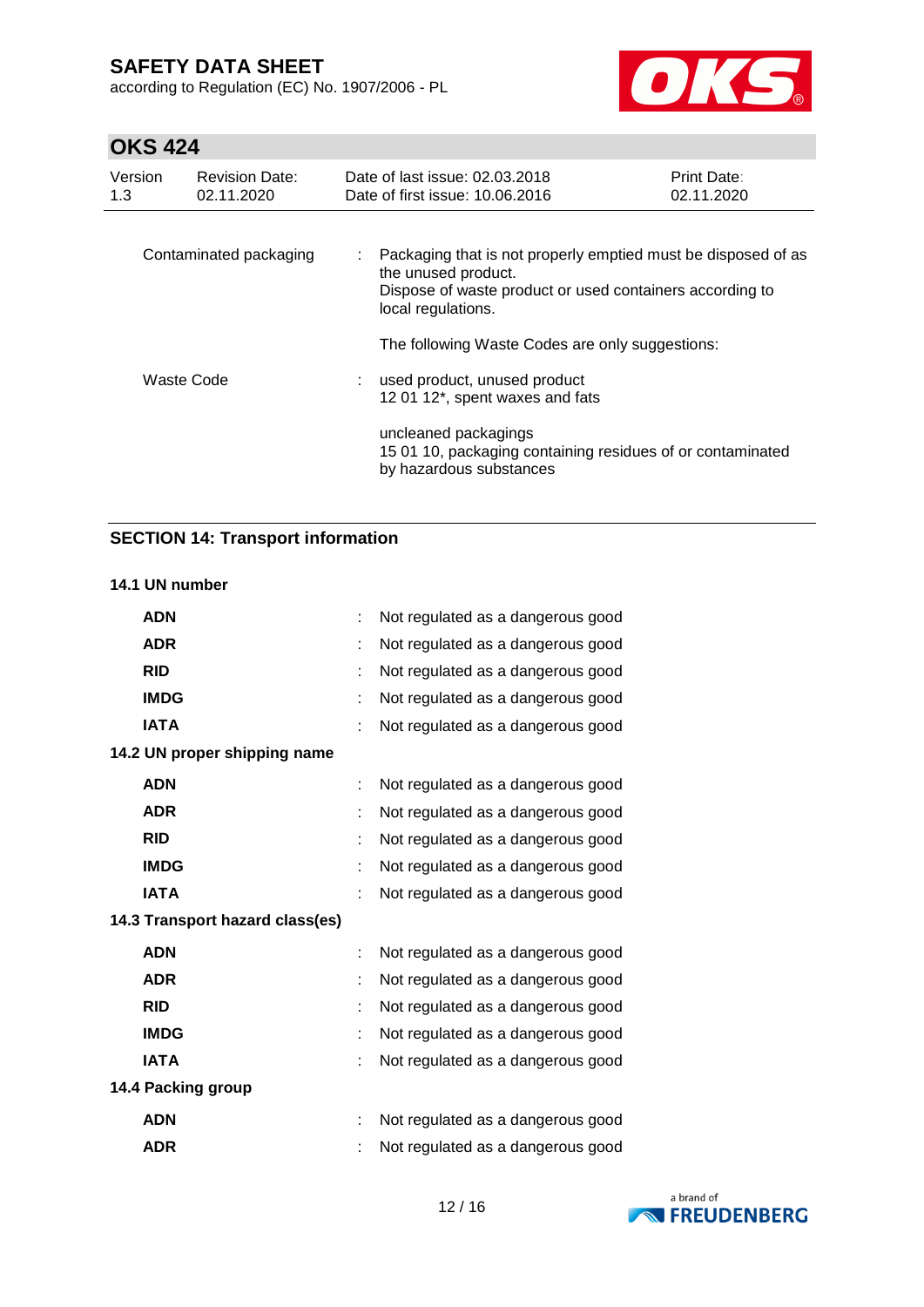according to Regulation (EC) No. 1907/2006 - PL



# **OKS 424**

| Version<br>1.3                                                          | <b>Revision Date:</b><br>02.11.2020 |  | Date of last issue: 02.03.2018<br>Date of first issue: 10.06.2016 | Print Date:<br>02.11.2020 |
|-------------------------------------------------------------------------|-------------------------------------|--|-------------------------------------------------------------------|---------------------------|
|                                                                         |                                     |  |                                                                   |                           |
| <b>RID</b>                                                              |                                     |  | Not regulated as a dangerous good                                 |                           |
|                                                                         | <b>IMDG</b>                         |  | Not regulated as a dangerous good                                 |                           |
|                                                                         | <b>IATA (Cargo)</b>                 |  | Not regulated as a dangerous good                                 |                           |
|                                                                         | <b>IATA (Passenger)</b>             |  | Not regulated as a dangerous good                                 |                           |
|                                                                         | <b>14.5 Environmental hazards</b>   |  |                                                                   |                           |
|                                                                         | <b>ADN</b>                          |  | Not regulated as a dangerous good                                 |                           |
|                                                                         | <b>ADR</b>                          |  | Not regulated as a dangerous good                                 |                           |
| <b>RID</b>                                                              |                                     |  | Not regulated as a dangerous good                                 |                           |
|                                                                         | <b>IMDG</b>                         |  | Not regulated as a dangerous good                                 |                           |
|                                                                         | <b>IATA (Passenger)</b>             |  | Not regulated as a dangerous good                                 |                           |
|                                                                         | <b>IATA (Cargo)</b>                 |  | Not regulated as a dangerous good                                 |                           |
| 14.6 Special precautions for user<br>Not applicable                     |                                     |  |                                                                   |                           |
| 14.7 Transport in bulk according to Annex II of Marpol and the IBC Code |                                     |  |                                                                   |                           |
|                                                                         | Remarks                             |  | Not applicable for product as supplied.                           |                           |

### **SECTION 15: Regulatory information**

# **15.1 Safety, health and environmental regulations/legislation specific for the substance or mixture**

| REACH - Candidate List of Substances of Very High<br>Concern for Authorisation (Article 59).                                                         |    | : This product does not contain sub-<br>stances of very high concern (Regu-<br>lation (EC) No 1907/2006 (REACH),<br>Article 57). |
|------------------------------------------------------------------------------------------------------------------------------------------------------|----|----------------------------------------------------------------------------------------------------------------------------------|
| REACH - List of substances subject to authorisation<br>(Annex XIV)                                                                                   |    | : Not applicable                                                                                                                 |
| Regulation (EC) No 1005/2009 on substances that de-<br>plete the ozone layer                                                                         | ÷. | Not applicable                                                                                                                   |
| Regulation (EU) 2019/1021 on persistent organic pollu-<br>tants (recast)                                                                             | ÷  | Not applicable                                                                                                                   |
| Regulation (EC) No 649/2012 of the European Parlia-<br>ment and the Council concerning the export and import<br>of dangerous chemicals               | t. | Not applicable                                                                                                                   |
| REACH - Restrictions on the manufacture, placing on<br>the market and use of certain dangerous substances,<br>preparations and articles (Annex XVII) |    | Not applicable                                                                                                                   |

Seveso III: Directive 2012/18/EU of the European Parliament and of the Council on the control of major-accident hazards involving dangerous substances. Not applicable

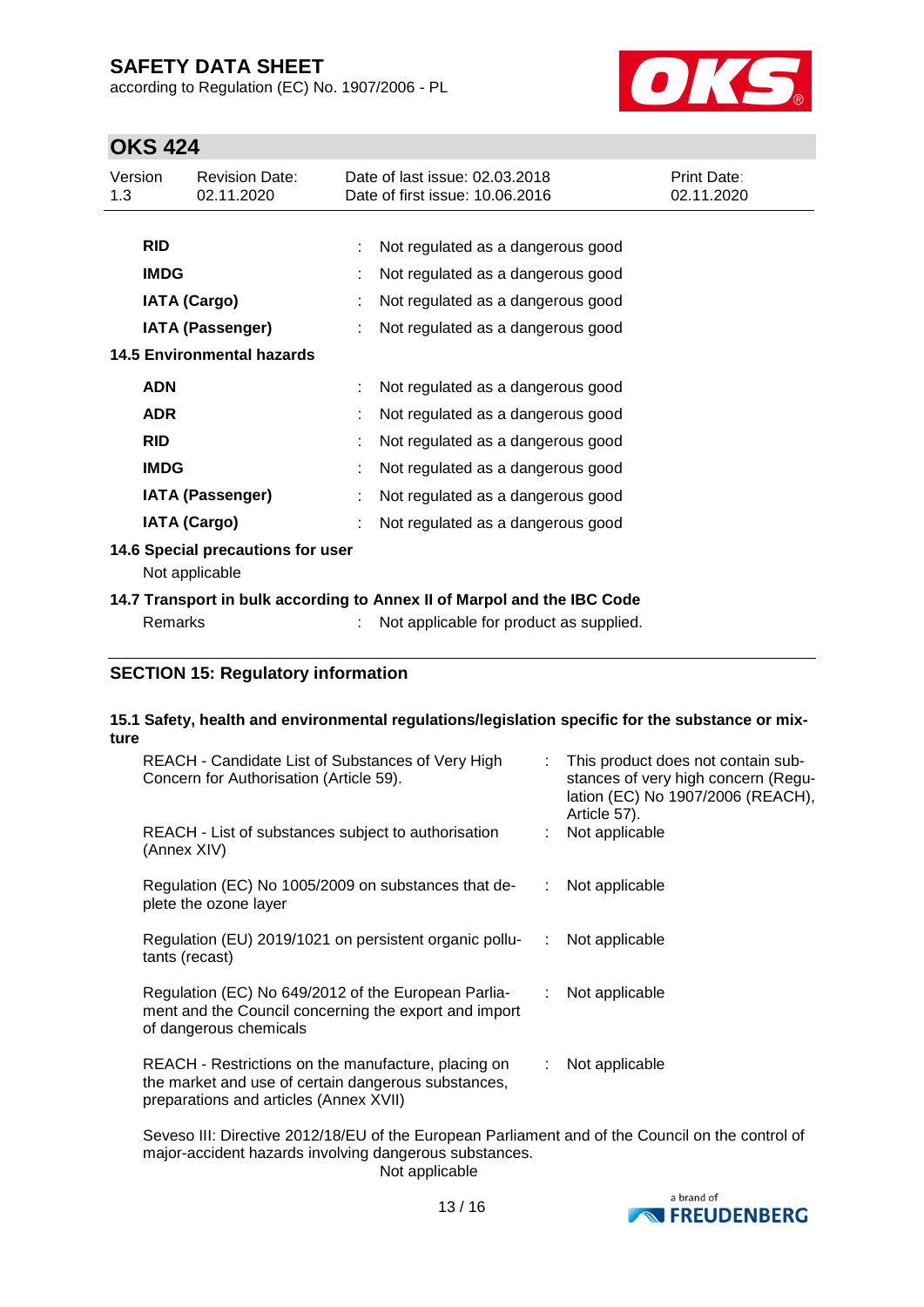according to Regulation (EC) No. 1907/2006 - PL



# **OKS 424**

| Version | <b>Revision Date:</b> | Date of last issue: 02.03.2018  | <b>Print Date:</b> |
|---------|-----------------------|---------------------------------|--------------------|
| 1.3     | 02.11.2020            | Date of first issue: 10.06.2016 | 02.11.2020         |

Volatile organic compounds : Directive 2010/75/EU of 24 November 2010 on industrial emissions (integrated pollution prevention and control) Not applicable

### **Other regulations:**

Act of 25 February 2011 on the Chemical Substances and Their Mixtures (consolidated text Dz. U. 2015, item 1203).

Regulation (EC) No 1272/2008 of the European Parliament and of the Council of 16 December 2008 on classification, labelling and packaging of substances and mixtures, amending and repealing Directives 67/548/EEC and 1999/45/EC, and amending Regulation (EC) No 1907/2006 (Official Journal of the European Union L 353 from 31.12.2008) with further adaptation to technical progress (ATP 1-7).

Regulation (EC) No 1907/2006 of the European Parliament and of the Council of 18 December 2006 concerning the Registration, Evaluation, Authorisation and Restriction of Chemicals (REACH), establishing a European Chemicals Agency, amending Directive 1999/45/EC and repealing Council Regulation (EEC) No 793/93 and Commission Regulation (EC) No 1488/94 as well as Council Directive 76/769/EEC and Commission Directives 91/155/EEC, 93/67/EEC, 93/105/EC and 2000/21/EC (Official Journal of the European Union L 396 from 30.12.2006, as amended).

Commission Regulation (EU) 2015/830 of 28 May 2015 amending Regulation (EC) No 1907/2006 of the European Parliament and of the Council on the Registration, Evaluation, Authorisation and Restriction of Chemicals (REACH)

Ordinance of the Minister of Health of 10 August 2012 concerning the criteria and procedure of classification of chemical substances and their mixtures (consolidated text Dz. U. of 2015., pos. 208).

Ordinance of the Minister of Economy, Labour and Social Policy of 21st December 2005 concerning the basic requirements for personal protective equipment (Dz. U. Nr. 259, item 2173). Ordinance of the Minister of Labour and Social Policy of 12 June 2018 concerning the highest allowable concentrations and levels of the agents harmful for health in the workplace (Dz.U 2018 pos 1286).

Ordinance of the Minister of Health of 2nd February 2011 concerning tests and measurement of agents harmful for health in the workplace (Dz. U. Nr. 33, item 166).

Ordinance of the Minister of Health of 30th December 2004 on the health and safety of workers related to chemical agents at work (Dz. U. from 2005, Nr. 11, item 86, as amended).

Act of 14 December 2012. on Waste (Journal of Laws of 2013. pos. 21, as amended). Act of 13 June 2013. On packaging and packaging waste Journal. U. of 2013. Item. 888, as amended).

Ordinance of the Minister of Environment of 9th December 2014 on Waste Catalog (Dz. U. 2014 item 1923).

Ordinance of the Minister of Environment on the requirements for carrying out the process of thermal treatment of waste and how to deal with waste produced in the process. (Dz. U. of 2016., Pos. 108)

Act of 19 August 2011 on transport of dangerous goods (Dz. U. Nr. 227, item 1367, as amended).

Government Statement of 26 July 2005 on enforcing of changes Annexes A and B of European Agreement concerning international transport of dangerous goods by road (ADR) (Dz. U. Nr. 178, item 1481, as amended).

Ordinance of the Minister of Health of 20th April 2012 concerning labeling of containers of dangerous substances and dangerous mixtures and some mixtures ((consolidated text) Dz. U. z 2015 nr. 0 poz. 450).

Ordinance of the Minister of Health of 11th June 2012 concerning categories of dangerous

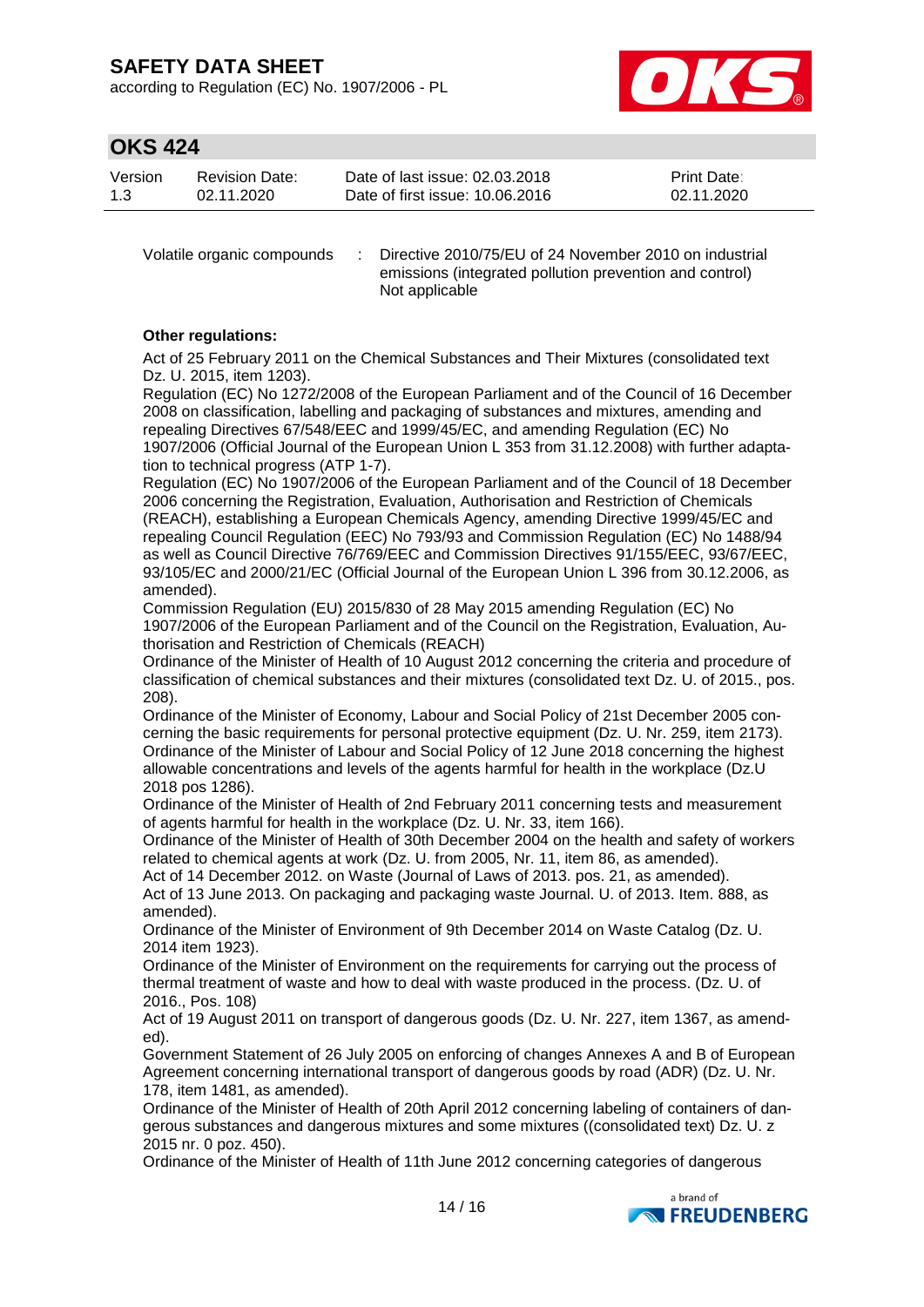according to Regulation (EC) No. 1907/2006 - PL



### **OKS 424**

| Version | <b>Revision Date:</b> | Date of last issue: 02.03.2018  | <b>Print Date:</b> |
|---------|-----------------------|---------------------------------|--------------------|
| 1.3     | 02.11.2020            | Date of first issue: 10.06.2016 | 02.11.2020         |

substances and dangerous mixtures for which containers must be fitted with child-resistant fastenings and a tactile warning of danger (Dz. U. from 2012, item 688 as amended).

#### **15.2 Chemical safety assessment**

This information is not available.

#### **SECTION 16: Other information**

#### **Full text of H-Statements**

H413 : May cause long lasting harmful effects to aquatic life.

#### **Full text of other abbreviations**

ADN - European Agreement concerning the International Carriage of Dangerous Goods by Inland Waterways; ADR - European Agreement concerning the International Carriage of Dangerous Goods by Road; AICS - Australian Inventory of Chemical Substances; ASTM - American Society for the Testing of Materials; bw - Body weight; CLP - Classification Labelling Packaging Regulation; Regulation (EC) No 1272/2008; CMR - Carcinogen, Mutagen or Reproductive Toxicant; DIN - Standard of the German Institute for Standardisation; DSL - Domestic Substances List (Canada); ECHA - European Chemicals Agency; EC-Number - European Community number; ECx - Concentration associated with x% response; ELx - Loading rate associated with x% response; EmS - Emergency Schedule; ENCS - Existing and New Chemical Substances (Japan); ErCx - Concentration associated with x% growth rate response; GHS - Globally Harmonized System; GLP - Good Laboratory Practice; IARC - International Agency for Research on Cancer; IATA - International Air Transport Association; IBC - International Code for the Construction and Equipment of Ships carrying Dangerous Chemicals in Bulk; IC50 - Half maximal inhibitory concentration; ICAO - International Civil Aviation Organization; IECSC - Inventory of Existing Chemical Substances in China; IMDG - International Maritime Dangerous Goods; IMO - International Maritime Organization; ISHL - Industrial Safety and Health Law (Japan); ISO - International Organisation for Standardization; KECI - Korea Existing Chemicals Inventory; LC50 - Lethal Concentration to 50 % of a test population; LD50 - Lethal Dose to 50% of a test population (Median Lethal Dose); MARPOL - International Convention for the Prevention of Pollution from Ships; n.o.s. - Not Otherwise Specified; NO(A)EC - No Observed (Adverse) Effect Concentration; NO(A)EL - No Observed (Adverse) Effect Level; NOELR - No Observable Effect Loading Rate; NZIoC - New Zealand Inventory of Chemicals; OECD - Organization for Economic Co-operation and Development; OPPTS - Office of Chemical Safety and Pollution Prevention; PBT - Persistent, Bioaccumulative and Toxic substance; PICCS - Philippines Inventory of Chemicals and Chemical Substances; (Q)SAR - (Quantitative) Structure Activity Relationship; REACH - Regulation (EC) No 1907/2006 of the European Parliament and of the Council concerning the Registration, Evaluation, Authorisation and Restriction of Chemicals; RID - Regulations concerning the International Carriage of Dangerous Goods by Rail; SADT - Self-Accelerating Decomposition Temperature; SDS - Safety Data Sheet; SVHC - Substance of Very High Concern; TCSI - Taiwan Chemical Substance Inventory; TRGS - Technical Rule for Hazardous Substances; TSCA - Toxic Substances Control Act (United States); UN - United Nations; vPvB - Very Persistent and Very Bioaccumulative

#### **Further information**